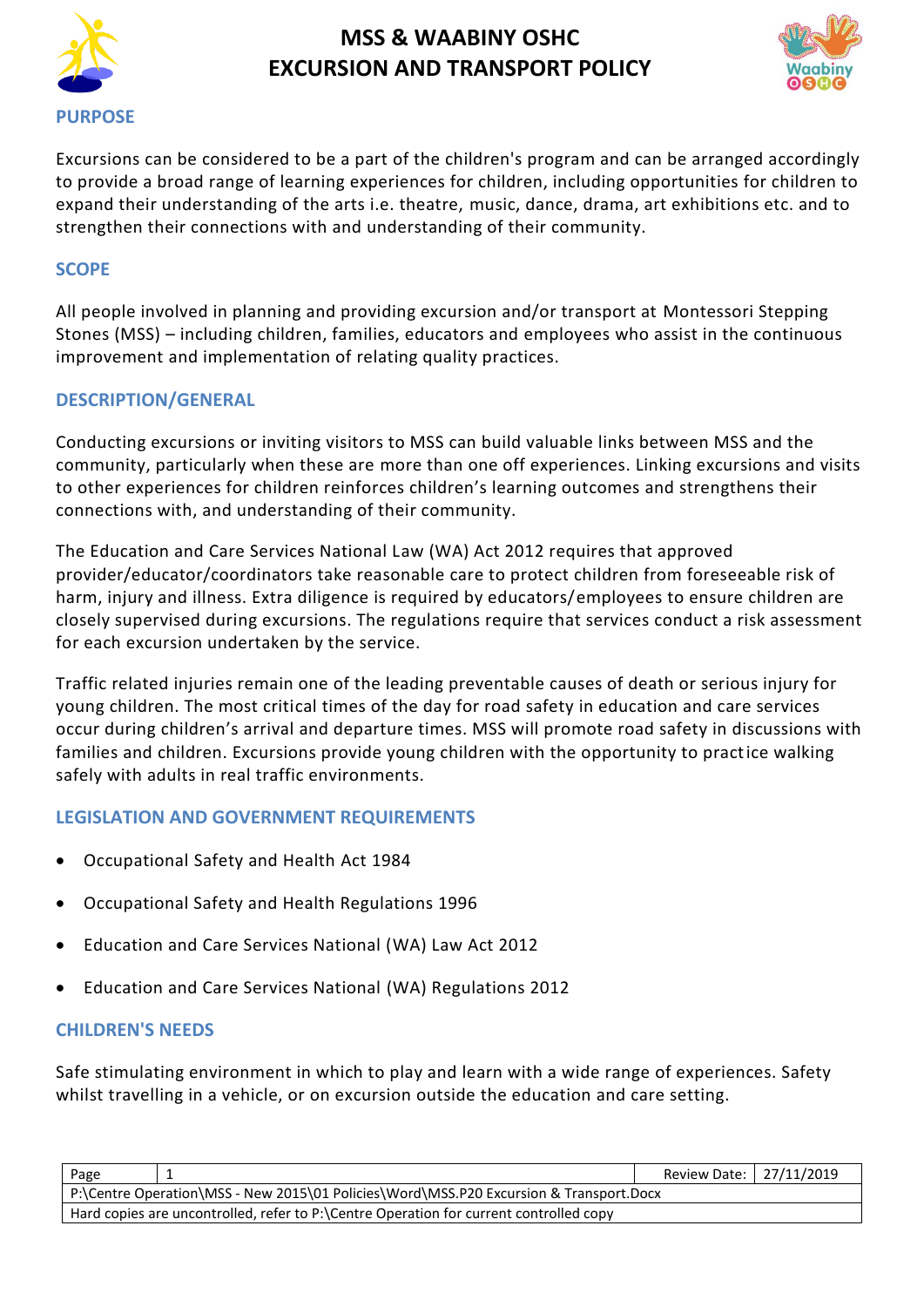



#### **FAMILIES' NEEDS**

Reassurance that safety standards are maintained and their children's safety is assured when on outings/excursions or being transported by the service for any other reason. To be fully informed about their child's excursions and able to withdraw their child from an excursion if they wish.

#### **EDUCATOR/EMPLOYEES NEEDS**

Clear guidelines for excursions and appropriate educator to child ratios with support from families. Excursions to complement children's learning programs with adequate staffing levels to transport or escort children safely. Clear procedures for transporting children and close liaison with bus drivers. Have full family cooperation regarding children's attendance and behaviour whilst travelling.

#### **MANAGEMENT NEEDS**

To ensure parental permission is obtained in writing and excursions are conducted safely, and in accordance with legislative requirements with reliable transport systems.

#### **EXCURSIONS**

On excursions from MSS's premises children will at all times be under the supervision of a responsible educator. The nominated supervisor will appoint a person in charge for each outing.

The educator to child ratios will be maintained in accordance with the Education and Care Services National (WA) Regulations 2012. Additional responsible adults may accompany children on an excursion. In determining the required adult to child ratio for each outing the following will be considered:

- the age and abilities of the children
- the destination and length of the excursion
- the methods of transport
- the previous experience of the accompanying adults
- the type of activities

The nominated supervisor/educator will complete an excursion plan which includes a risk assessment for each excursion that will identify and assess risks that the excursion may pose to the health and safety or wellbeing of any child, and will specify how identified risks will be managed and minimised. The assessment will consider:

- the proposed route and destination
- transport to and from the destination
- proposed times of departure and return

| Page                                                                                   |  | Review Date:   27/11/2019 |  |  |
|----------------------------------------------------------------------------------------|--|---------------------------|--|--|
| P:\Centre Operation\MSS - New 2015\01 Policies\Word\MSS.P20 Excursion & Transport.Docx |  |                           |  |  |
| Hard copies are uncontrolled, refer to P:\Centre Operation for current controlled copy |  |                           |  |  |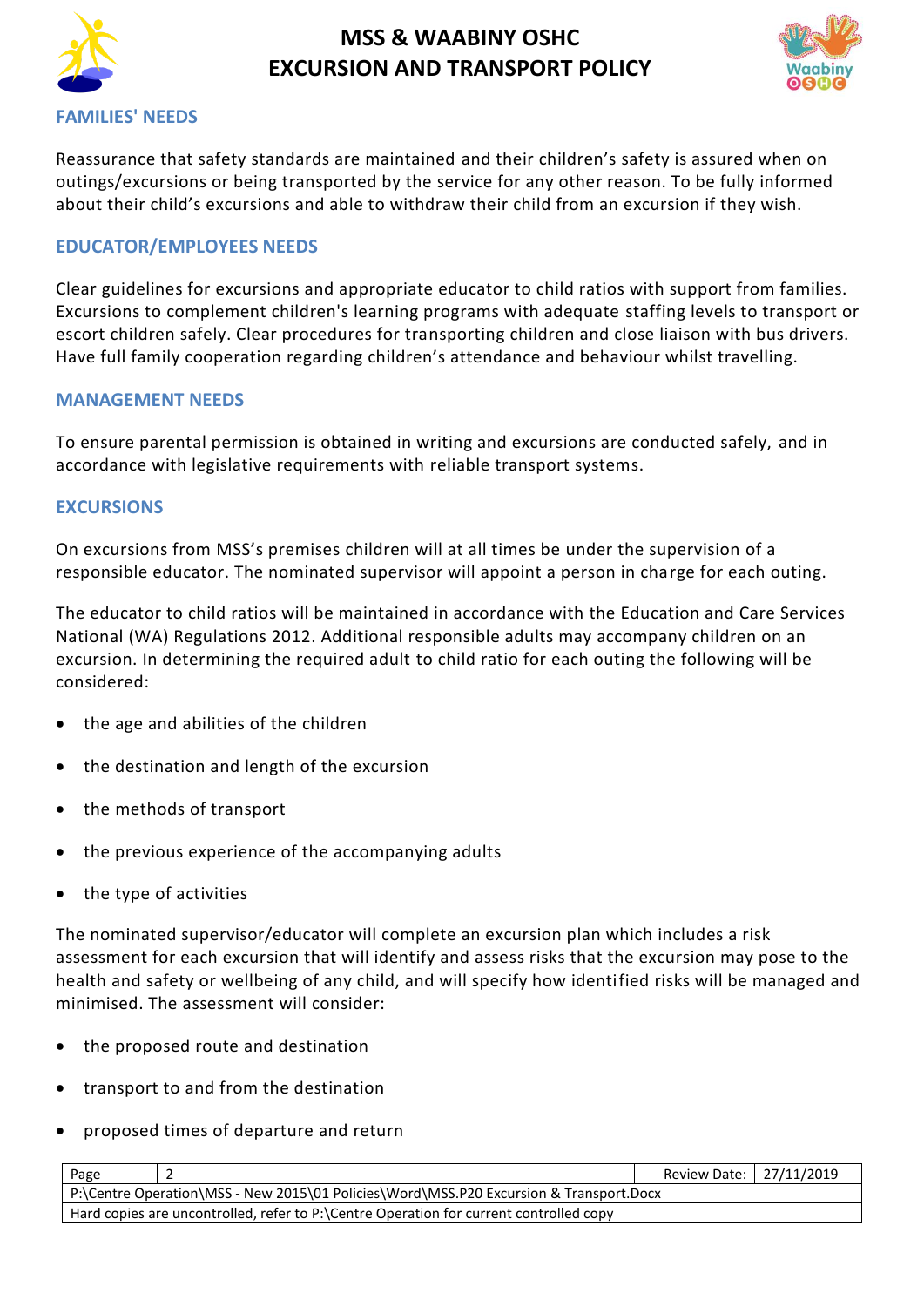



- the number of adults and children involved
- the educator to child ratio required under regulations
- an assessment on whether additional responsible adults are required to provide appropriate supervision
- any water hazards
- the proposed activities
- items that should be taken on the excursion i.e. mobile phone; emergency contact list, portable first aid kit etc.
- contingencies for possible changes in weather and temperature
- sufficient shaded areas for protection from the sun
- safety measures and emergency plans

The emergency plan will identify who will deal with the emergency, who will supervise the remaining children, how parents will be contacted, and how children will be returned to the service in the event of an emergency.

All excursions will be publicised to all parents/guardians with full details of destination, times of departure and return, educators and volunteers attending, any special items children are required to bring. There will be no change to the publicised itinerary unless the person in charge of the excursion decides it is necessary for the safety and wellbeing of the children.

Children may be taken on regular outings within the community. These outings may be a walk, or a trip to a destination that MSS may wish to regularly visit as part of its education program. On these outings, depending on their age, children will be restrained where appropriate in a pram or stroller, or by other suitable means. The parent/guardian or other authorised person's authorisation for this type of outing is only required once in every 12 month period, provided that the circumstances relevant to the risk assessment are the same in each outing.

On walking outings educators will talk to young children about traffic and road safety including:

- what they are doing when they cross the road
- why they've stopped at the kerb
- what they're looking for when crossing the road
- what sounds they're listening for when crossing the road
- when it is safe to cross
- why they have to keep checking until they're safely on the other side

| Page                                                                                   |  | Review Date: 27/11/2019 |  |  |
|----------------------------------------------------------------------------------------|--|-------------------------|--|--|
| P:\Centre Operation\MSS - New 2015\01 Policies\Word\MSS.P20 Excursion & Transport.Docx |  |                         |  |  |
| Hard copies are uncontrolled, refer to P:\Centre Operation for current controlled copy |  |                         |  |  |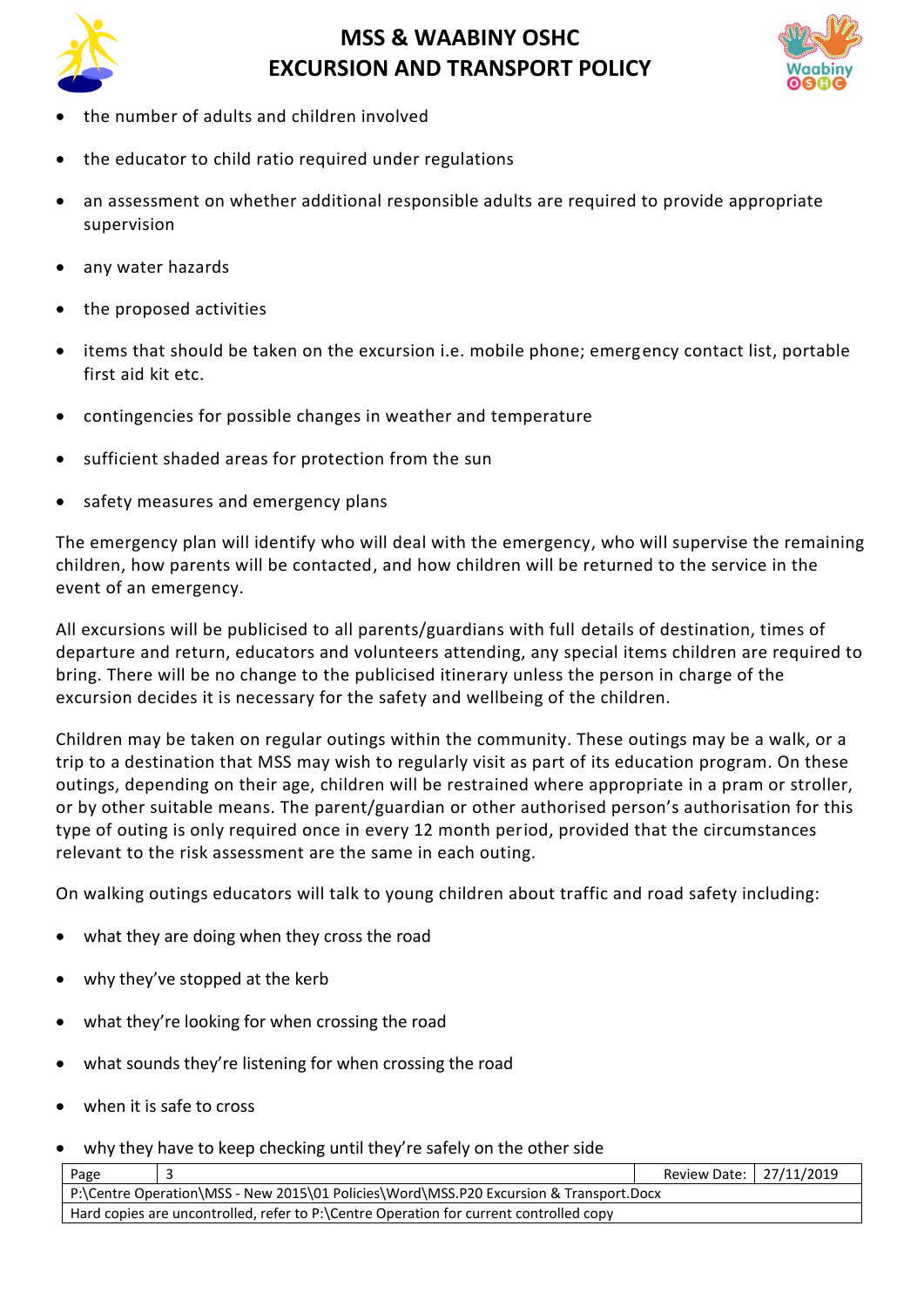



Written permission will be obtained from families whose children are participating in the excursion. The parent/guardian or other authorised person's signed Parent/Guardian Excursion Authority will include:

- the child's name
- the reason the child is being taken outside the premises
- the date of the excursion
- description of the proposed destination
- method of transport
- proposed activities to be undertaken by the child during the excursion
- period the child will be away from the premises
- number of children going on the excursion
- ratio of educators to children on the excursion
- number of other employees and responsible adults who will supervise children on the excursion, and that a risk assessment has been prepared and is available at the service.

The educator in charge of the excursion will have a list of the children on the excursion and the emergency contact details that have been provided by families on the Parent/Guardian Excursion Authority.

The educator in charge of the excursion will have a mobile telephone, which is turned on, and on which he/she may be contacted at all times during the excursion.

Guidelines for each excursion will ensure all adults attending the excursion are advised of their responsibilities which will include:

- advising the educator in charge of the excursion immediately of any incident, emergency or identified risk
- remaining calm in the event of an emergency and signalling for immediate assistance, including what signals will be used
- the name of the person who will have charge of the First Aid Kit during the excursion, and which educators are qualified to administer first aid
- ensuring the children they are assigned stay with them at all times
- making regular head-counts of the children they are supervising in order to account for children at all times

| Page                                                                                   |  | Review Date:   27/11/2019 |  |  |
|----------------------------------------------------------------------------------------|--|---------------------------|--|--|
| P:\Centre Operation\MSS - New 2015\01 Policies\Word\MSS.P20 Excursion & Transport.Docx |  |                           |  |  |
| Hard copies are uncontrolled, refer to P:\Centre Operation for current controlled copy |  |                           |  |  |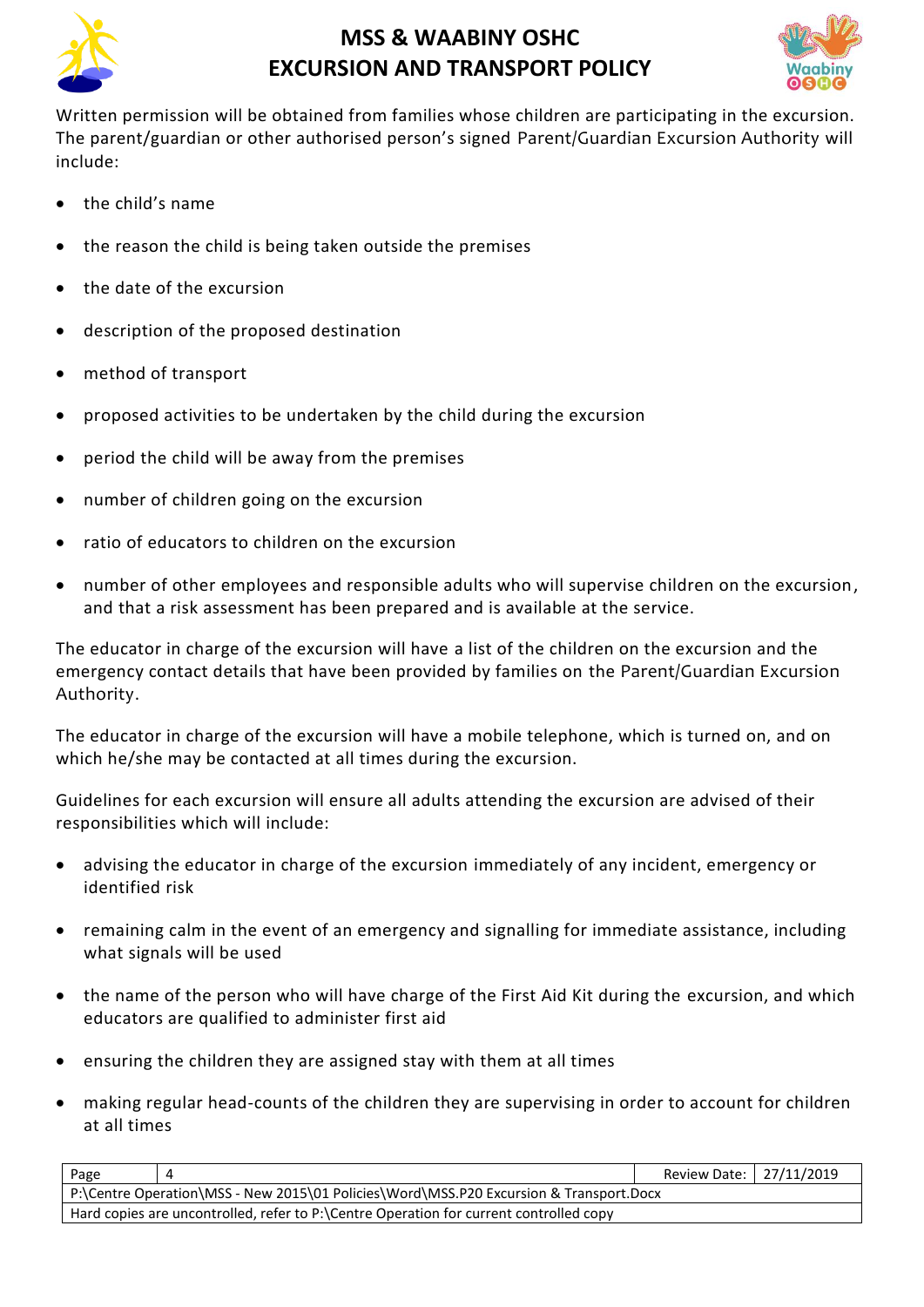



Where children are taken on an excursion that is close to a body of water additional adult supervision will be organised to ensure children's safety. Direct and constant supervision is required at all times that the children are in or near water. Educators/employees will have constant visual contact and be in close proximity to all children at all times.

Adult volunteers may be used to augment adult to child ratios on outings. Family members may be invited to assist in this regard.

Adult volunteers should be in possession of a Working with Children Check or be able to produce a form confirming their application for one.

A fully equipped and properly maintained First Aid Kit will be taken on all excursions from the premises.

Alternative arrangements will be made for children not participating in outings.

Parents/guardians are requested not to send their child on an excursion if they display any signs of being unwell. This is in the interests of everyone concerned.

Educators will strictly follow the services excursion guidelines.

A record of each excursion will be retained for a minimum of 3 months, and will include:

- name of each enrolled child that attended
- parent/guardian authorisations
- destination, times of departure and return
- copy of the risk assessment

## **MOTOR VEHICLE TRANSPORT**

Children will not be transported in a motor vehicle without the written authorisation of the parent/guardian of the child.

Pre-school age children will be walked to and from the vehicle in groups of no more than 4 children and carefully supervised by educator. Educators will be aware of the possible dangers and risks involved in escorting children to and from vehicles, and will take appropriate precautions including being watchful and alerting the children to the dangers.

School age children will be required to walk in an orderly manner to and from the vehicle under the supervision of an educator who will ensure a safe route is chosen. Educators will be aware of the possible dangers and risks involved in escorting children to and from vehicles, and will take appropriate precautions including being watchful and alerting the children to the dangers.

Children travelling in a private vehicle that is fitted with seat belts must be restrained by a seat belt or safety capsule at all times in compliance with relevant WA state laws.

| Page                                                                                   |  | Review Date: 27/11/2019 |  |  |
|----------------------------------------------------------------------------------------|--|-------------------------|--|--|
| P:\Centre Operation\MSS - New 2015\01 Policies\Word\MSS.P20 Excursion & Transport.Docx |  |                         |  |  |
| Hard copies are uncontrolled, refer to P:\Centre Operation for current controlled copy |  |                         |  |  |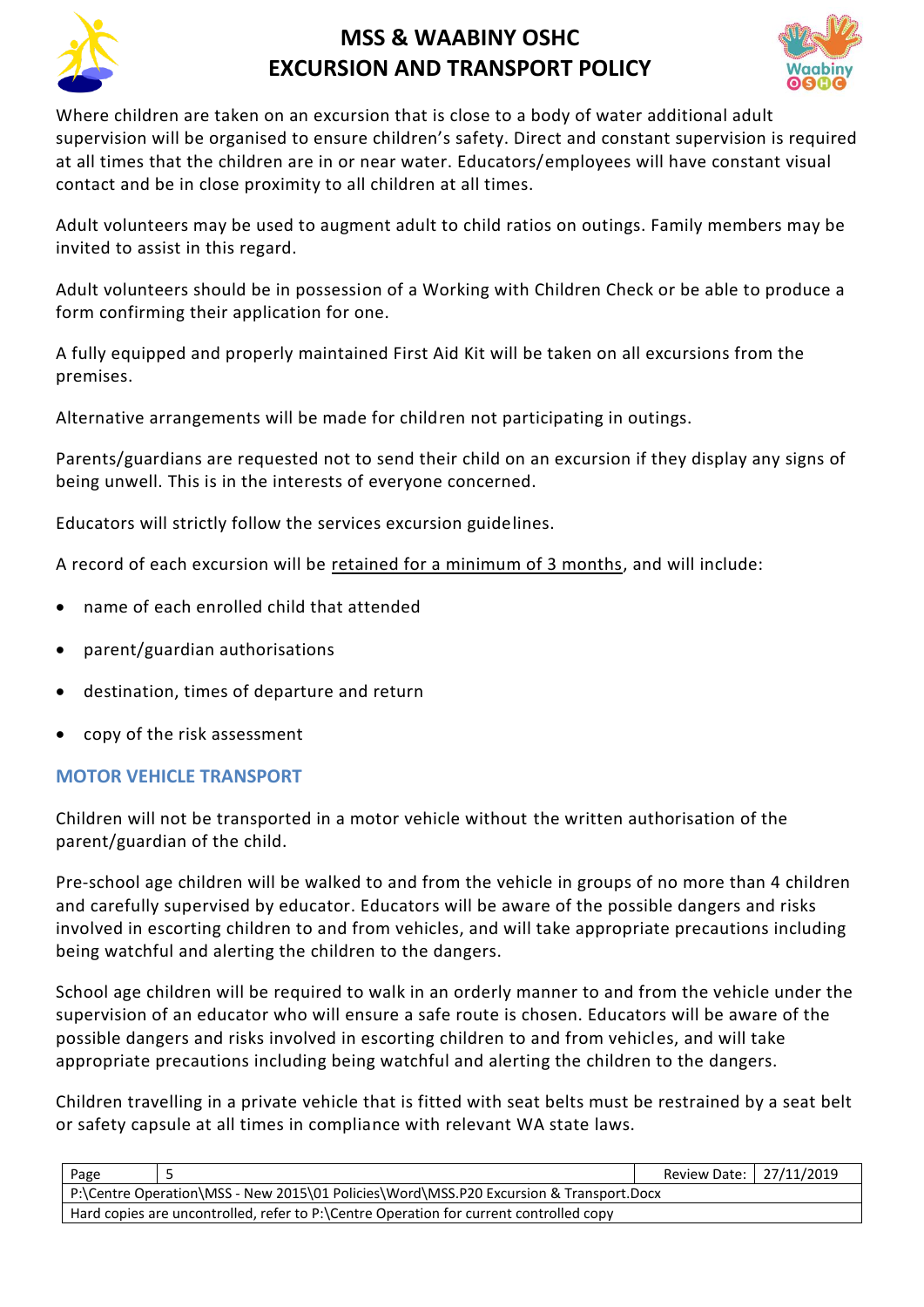



Children travelling on a bus will be required to remain seated at all times the vehicle is in motion and use seatbelts if they are fitted.

Appropriate educator to child ratios will be maintained during journeys in vehicles. Additional adult supervisors may be included depending on the developmental or other needs of the group.

MSS will develop behaviour rules for the collection and transport of children. School age children will be involved in the development of these rules, which will focus on safety issues and courtesy to other travellers and the driver. Unacceptable behaviour will be dealt with immediately by a supervising educator. Reoccurring behaviour management issues will be dealt with in accordance with the Behaviour Management (positive Guidance) policy.

Educators who supervise children in the vehicle will involve them in activities that will encourage compliance with the behaviour rules, and make the journey a pleasant experience for all.

## **COLLECTING CHILDREN FROM SCHOOL**

Children who are walked from school to MSS' premises will meet the educator at the school (rooms) or at the dedicated meeting point. All children will be required to walk together with the educator to the MSS' premises.

MSS has negotiated with Mater Christi and Divine Mercy safe, supervised pick-up points for children awaiting a walk back to MSS. Contingencies will be established for wet weather if applicable.

On early or service closing days, families will be contacted to organise necessary arrangements at least one week prior so that they can communicate with their children what will happen.

All children must be waiting at the pick-up room and/or point at the arranged arrival time, and be prepared to walk back to MSS. We will make every effort to ensure the educator arrives to collect the children at the allocated time, although there may be instances when this unavoidably late.

Families are responsible to liaise with school as well as MSS to ensure their children know where the pick-up point is, and that they must be there on time, and MSS educators make reasonable efforts to ensure the children back in time.

All attempts will be made to locate children missing from the pick-up point, with consideration given to children waiting, the age of children and weather conditions.

If a child is missing at the pick-up point, the educator will follow the MSS.OP31 Late Collection procedure.

## **TAKING CHILDREN TO SCHOOL**

MSS will provide full details of the educators/employees (Working with Children Check and the qualifications of educators/employees) who take children to school.

Families are responsible to liaise with MSS educators to ensure their children are signed-in and arrive ready on time to be brought over to school.

| Page                                                                                   |  | Review Date:   27/11/2019 |  |  |
|----------------------------------------------------------------------------------------|--|---------------------------|--|--|
| P:\Centre Operation\MSS - New 2015\01 Policies\Word\MSS.P20 Excursion & Transport.Docx |  |                           |  |  |
| Hard copies are uncontrolled, refer to P:\Centre Operation for current controlled copy |  |                           |  |  |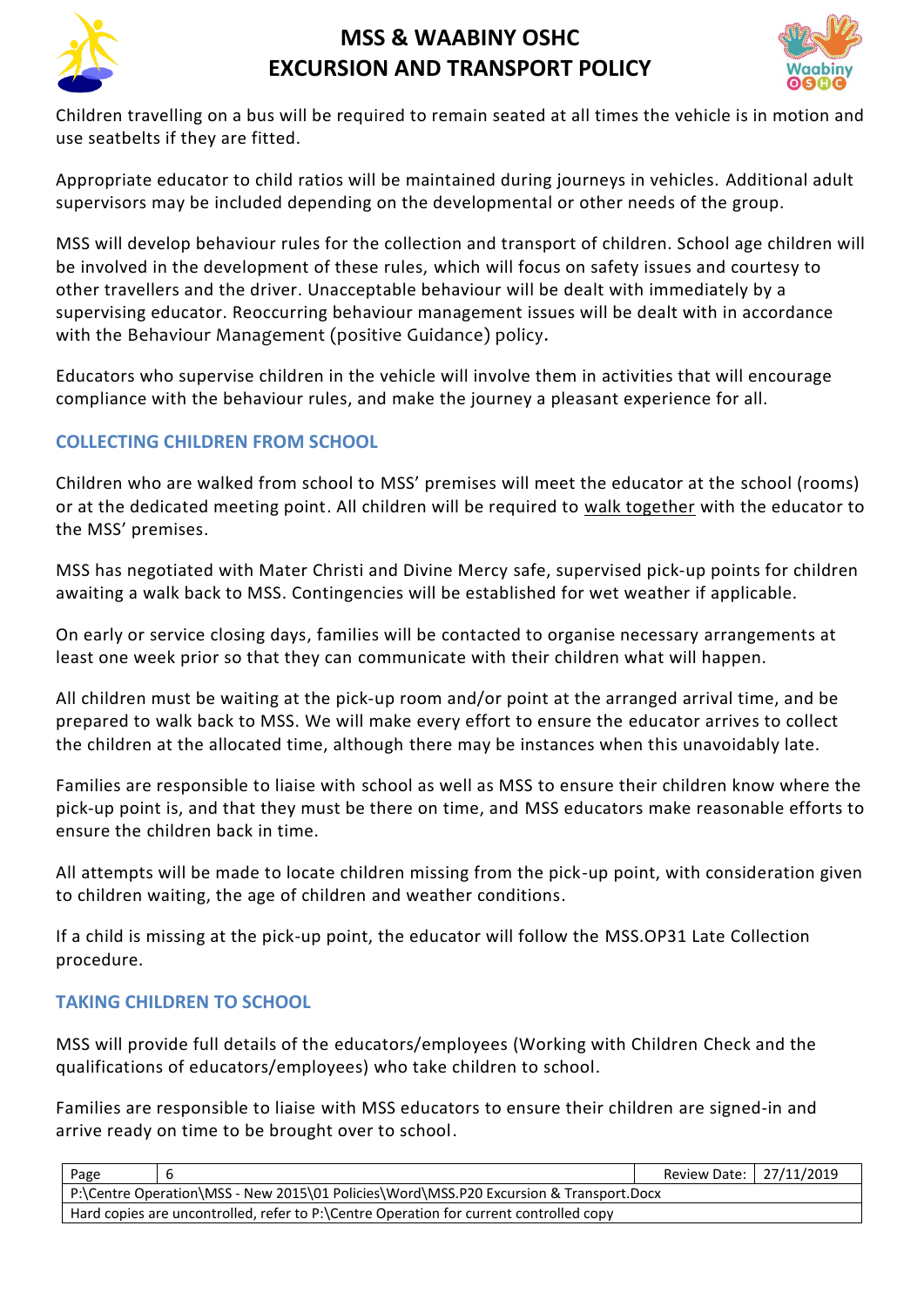



#### **ENGAGING THE SERVICES OF TRANSPORT PROVIDERS AND VOLUNTEER DRIVERS**

Volunteer drivers or contracted bus operators will be required to sign a written agreement detailing the responsibilities and requirements of their contract to transport children for the service.

Volunteer drivers are held to the same standards as early childhood education employees, and will be subject to the following checks including WWCC, National Records Check, and First Aid qualifications.

Volunteer drivers will be advised of all relevant insurance requirements and will be required to meet all conditions set out in the Third Party Policy issued in conjunction with the Motor Vehicle License, thus ensuring both driver and passengers are covered by appropriate insurance: i.e. The vehicle has a current licence, or registration, and is insured

The volunteer or contracted driver must ensure that:

- The vehicle is not used for any purpose other than stated by the owner when applying for the licence
- The vehicle is not driven in an unsafe or damaged condition
- The vehicle is not driven by a person without the correct and current driving licence for the vehicle, or who is under the influence of intoxicating liquor
- The owner ensures the vehicle is kept in a roadworthy condition under the regulations of the relevant state or territory Transport Licensing Department

### **USING PUBLIC TRANSPORT**

Journeys by public transport will be carefully planned ahead of time, so that appropriate additional staff and/or bookings can be arranged, to ensure children's safety and comfort during the journey.

Children will be given clear guidelines in regard to expected behaviour during the journey, including the need to stay in their group and follow the instructions of their group supervisor at all times.

Each supervising adult will be given responsibility for a group of children during the journey, and will sit with and supervise that group for the duration of the journey, including walking to and from the vehicle.

### **PROCEDURES FOR BREAKDOWN, ACCIDENT OR OTHER EMERGENCY**

Should the vehicle in which the children are passengers break down, or become involved in an accident or other emergency, the educator in charge will:

- assess the danger
- assess the safest place for the children to wait for a replacement vehicle, or for repairs to be carried out

| Page                                                                                   |  | Review Date:   27/11/2019 |  |  |
|----------------------------------------------------------------------------------------|--|---------------------------|--|--|
| P:\Centre Operation\MSS - New 2015\01 Policies\Word\MSS.P20 Excursion & Transport.Docx |  |                           |  |  |
| Hard copies are uncontrolled, refer to P:\Centre Operation for current controlled copy |  |                           |  |  |